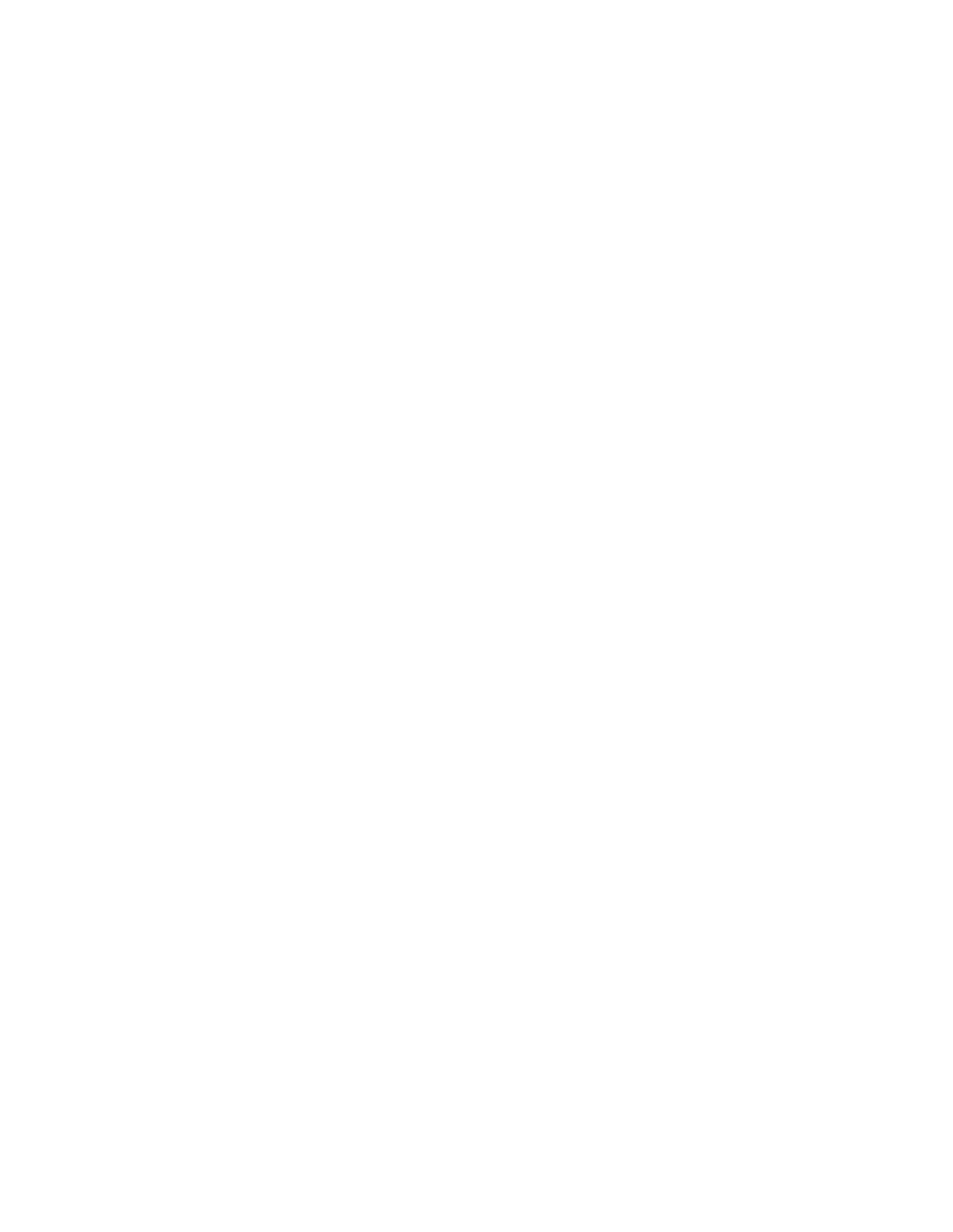# EHC-4Base-Scorecard: CHC061 - 06-12-16 - CHC 13 @ ATL 2<br>\*WP: Gant - LP: Lester - Sv: - CHC rec 43-18 - Rizzo is Top Contributor in CHC win

© 2013 - 2016 Cycled Solutions LLC

4 Base Score

| CHC - 4BaseScore - Player 4Score by Batting Order<br>CHC061 - 06-12-16 - CHC 13 @ ATL 2<br>WP: Gant - LP: Lester - Sv: - CHC rec 43-18 - Rizzo is Top Contributor in CHC win |            |                |                      |                  |           |    |    |    |                |    |                |
|------------------------------------------------------------------------------------------------------------------------------------------------------------------------------|------------|----------------|----------------------|------------------|-----------|----|----|----|----------------|----|----------------|
|                                                                                                                                                                              |            |                |                      | <b>Bat Order</b> |           |    |    |    |                |    |                |
| Player                                                                                                                                                                       | Team       | Position       | $\mathbf{1}$         | $\overline{2}$   | 3         | 4  | 5  | 6  | $\overline{7}$ | 8  | 9              |
| <b>Rizzo</b>                                                                                                                                                                 | CHC        | 1B             |                      |                  |           | 26 |    |    |                |    |                |
| <b>Baez</b>                                                                                                                                                                  | <b>CHC</b> | SS             |                      |                  |           |    |    |    | 22             |    |                |
| Zobrist                                                                                                                                                                      | CHC        | 2B             |                      |                  |           |    | 17 |    |                |    |                |
| Heyward                                                                                                                                                                      | CHC        | <b>RF</b>      |                      | 15               |           |    |    |    |                |    |                |
| <b>Bryant</b>                                                                                                                                                                | <b>CHC</b> | 3B             |                      |                  | 14        |    |    |    |                |    |                |
| <b>Ross</b>                                                                                                                                                                  | CHC        | С              |                      |                  |           |    |    |    |                | 14 |                |
| Coghlan                                                                                                                                                                      | CHC        | LF.            |                      |                  |           |    |    | 11 |                |    |                |
| Almora                                                                                                                                                                       | CHC        | LF-Dsub-<br>CF |                      |                  |           |    |    | 8  |                |    |                |
| Lester                                                                                                                                                                       | CHC        | P              |                      |                  |           |    |    |    |                |    | 3              |
| <b>Russell</b>                                                                                                                                                               | CHC        | PH-SS          |                      |                  |           |    |    |    |                |    | $\overline{2}$ |
| Fowler                                                                                                                                                                       | <b>CHC</b> | CF             | $\blacktriangleleft$ |                  |           |    |    |    |                |    |                |
| Federowicz                                                                                                                                                                   | CHC        | C-Dsub         |                      |                  | $\bullet$ |    |    |    |                |    |                |
| <b>Szczur</b>                                                                                                                                                                | CHC        | PH-LF          | $\bullet$            |                  |           |    |    |    |                |    |                |

|               | CHC - 4Score Box - Player Totals<br>None                                          |                         |                |                |                     |                     |                |                |                          |  |  |  |
|---------------|-----------------------------------------------------------------------------------|-------------------------|----------------|----------------|---------------------|---------------------|----------------|----------------|--------------------------|--|--|--|
|               | WP: Gant - LP: Lester - Sv: - CHC rec 43-18 - Rizzo is Top Contributor in CHC win |                         |                |                |                     |                     |                |                |                          |  |  |  |
| Player        | Team Position                                                                     | Batting<br>Order<br>Nbr | Credit For Run | PA Bases       | <b>BR</b> Bases     | <b>Bases Pushed</b> | Player 4Score  | Appearances    | <b>Productivity Rate</b> |  |  |  |
| Rizzo         | CHC 1B                                                                            | 4                       | 3              | 4              | 6                   | 13                  | 26             | 6              | 4.333                    |  |  |  |
| Baez          | CHC SS                                                                            | $\overline{7}$          | 3              | 5              | 3                   | 11                  | 22             | 5              | 4.400                    |  |  |  |
| Zobrist       | CHC 2B                                                                            | 5                       | 2              | 4              | $\overline{4}$      | $\overline{7}$      | 17             | 6              | 2.833                    |  |  |  |
| Heyward       | CHC RF                                                                            | $\overline{c}$          | $\mathsf 0$    | 6              | 9                   | $\pmb{0}$           | 15             | 6              | 2.500                    |  |  |  |
| Bryant        | CHC 3B                                                                            | 3                       | $\mathsf 0$    | 4              | 8                   | $\sqrt{2}$          | 14             | 5              | 2.800                    |  |  |  |
| Ross          | CHC C                                                                             | 8                       | $\overline{2}$ | 3              | $\mathbf{1}$        | $\bf 8$             | 14             | 5              | 2.800                    |  |  |  |
| Coghlan       | CHC LF                                                                            | 6                       | $\overline{1}$ | 4              | 6                   | $\pmb{0}$           | 11             | $\overline{4}$ | 2.750                    |  |  |  |
| Almora        | CHC LF-Dsu                                                                        | 6                       | $\overline{1}$ | $\mathbf{1}$   | 3                   | 3                   | 8              | $\mathbf{1}$   | 8.000                    |  |  |  |
| Lester        | CHC P                                                                             | 9                       | $\overline{1}$ | 0              | 0                   | $\sqrt{2}$          | 3              | 4              | 0.750                    |  |  |  |
| Russell       | CHC PH-SS                                                                         | 9                       | $\mathbf 0$    | $\overline{2}$ | $\mathsf{O}\xspace$ | 0                   | $\overline{2}$ | $\mathbf{1}$   | 2.000                    |  |  |  |
| Fowler        | CHC CF                                                                            | $\mathbf{1}$            | $\mathbf 0$    | $\mathbf{1}$   | 0                   | 0                   | 1              | 5              | 0.200                    |  |  |  |
| Federowicz    | CHC C-Dsub                                                                        | 3                       | $\mathbf 0$    | 0              | $\mathsf{O}\xspace$ | 0                   | $\mathbf 0$    | $\mathbf{1}$   | 0.000                    |  |  |  |
| Szczur        | CHC PH-LF                                                                         | $\mathbf{1}$            | $\mathsf 0$    | 0              | $\mathsf{O}\xspace$ | $\pmb{0}$           | $\pmb{0}$      | $\mathbf{1}$   | 0.000                    |  |  |  |
| <b>Totals</b> |                                                                                   |                         | 13             | 34             | 40                  | 46                  | 133            | 50             | 2.660                    |  |  |  |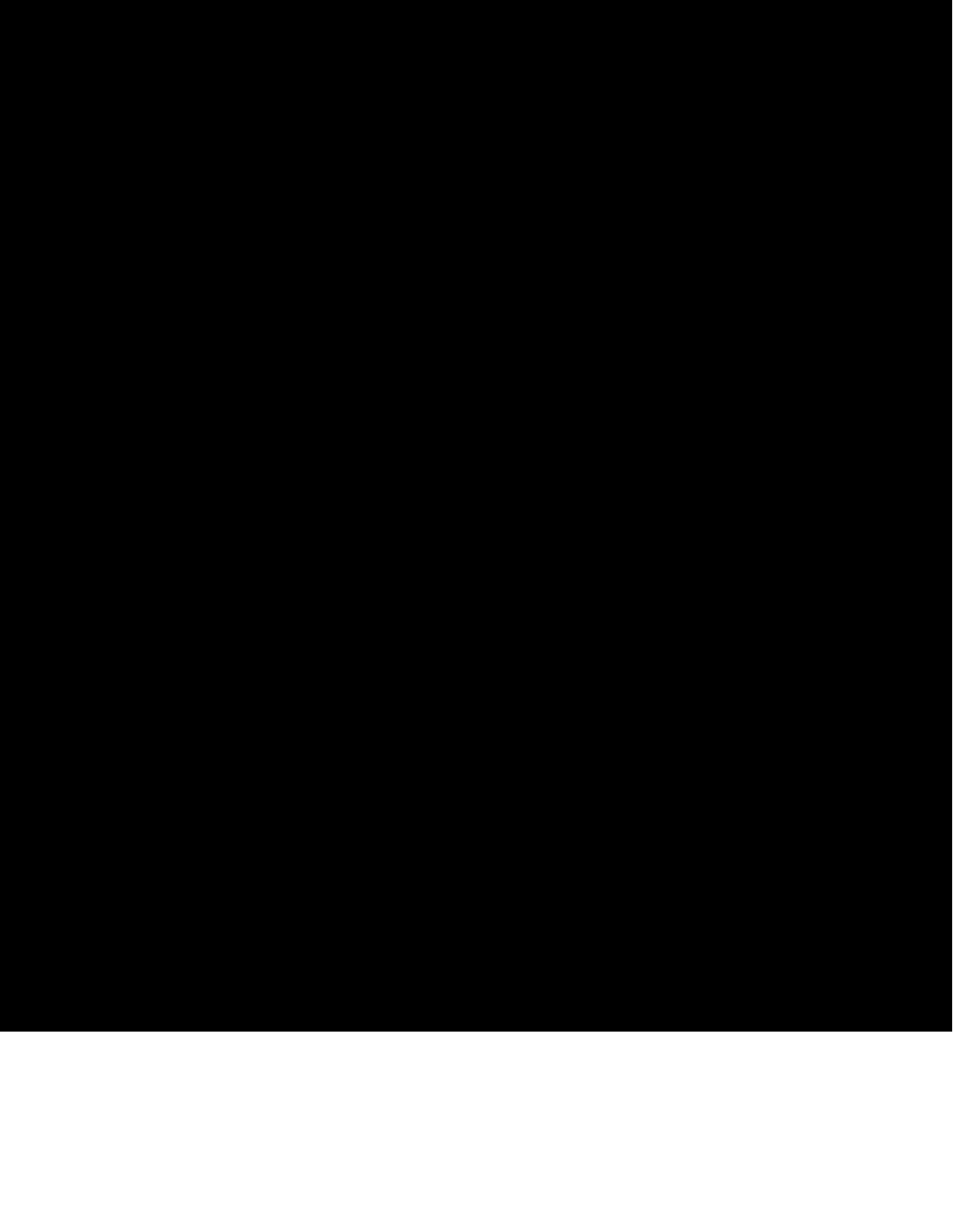### <u>CHC - 4Base-Scorecard: CHC061 - 06-12-16 - CHC 13 @ ATL 2</u>



\*WP:Gant-LP:Lester-Sv: -CHCrec43-18-RizzoisTopContributorinCHCwin

Detail by Bat Order/Player © 2013 - 2016 Cycled Solutions LLC

| <b>Bat Order</b> | Player        | Inning             | Play Text            | LOBStatus            | Credit For Run            | PA Bases                                   | <b>BR Bases</b>                    | <b>Bases Pushed</b>                | Player 4Score            |
|------------------|---------------|--------------------|----------------------|----------------------|---------------------------|--------------------------------------------|------------------------------------|------------------------------------|--------------------------|
|                  |               | 01                 | 3U                   |                      | 0                         | $\mathsf{O}\xspace$                        | $\mathsf 0$                        | $\boldsymbol{0}$                   | 0                        |
|                  |               | 03                 | 9.Single +FO'd-6-4   |                      | $\mathsf 0$               | $\mathbf{1}$                               | $\mathsf{O}\xspace$                | $\mathsf 0$                        | $\mathbf{1}$             |
|                  |               | 04                 | Κ                    |                      | $\boldsymbol{0}$          | $\mathsf 0$                                | $\mathbf 0$                        | $\boldsymbol{0}$                   | $\mathsf{O}\xspace$      |
|                  | Fowler        | 07                 | $3 - 1$              |                      | $\boldsymbol{0}$          | $\mathsf{O}\xspace$                        | $\mathbf 0$                        | $\mathsf{O}\xspace$                | $\mathsf 0$              |
| $\mathbf{1}$     |               | 08                 | Κ                    |                      | $\mathbf 0$               | $\mathsf{O}\xspace$                        | $\mathbf 0$                        | $\mathsf{O}\xspace$                | $\mathsf{O}\xspace$      |
|                  |               |                    |                      | <b>Player Totals</b> | $\underline{0}$           | $\overline{1}$                             | $\overline{0}$                     | $\underline{0}$                    | $\overline{1}$           |
|                  |               | 08                 | Κ                    |                      | $\mathbf 0$               | $\mathsf{O}\xspace$                        | $\mathsf 0$                        | $\mathsf{O}\xspace$                | $\mathsf{O}\xspace$      |
|                  | Szczur        |                    |                      | <b>Player Totals</b> | $\underline{0}$           | $\underline{0}$                            | $\overline{0}$                     | $\underline{0}$                    | $\underline{0}$          |
|                  |               | 01                 | Walk                 |                      | $\mathsf 0$               | $\mathbf{1}$                               | $\mathsf 3$                        | $\mathsf{O}\xspace$                | $\sqrt{4}$               |
|                  |               | 03                 | 8                    |                      | $\mathsf 0$               | $\mathbf 0$                                | $\mathsf 0$                        | $\mathbf 0$                        | $\mathsf{O}\xspace$      |
|                  |               | 05                 | Walk                 | Left on 2nd          | $\boldsymbol{0}$          | $\mathbf{1}$                               | $\mathbf{1}$                       | $\mathsf{O}\xspace$                | $\overline{2}$           |
| $\overline{2}$   | Heyward       | 07                 | 8.Double             |                      | $\mathsf 0$               | $\sqrt{2}$                                 | $\overline{\mathbf{c}}$            | $\mathsf{O}\xspace$                | $\sqrt{4}$               |
|                  |               | 08                 | 9.Single             |                      | $\boldsymbol{0}$          | $\mathbf{1}$                               | 3                                  | $\mathsf{O}\xspace$                | $\overline{4}$           |
|                  |               | 09                 | 6.Single             | Left on 1st          | $\mathbf 0$               | $\mathbf{1}$                               | $\mathsf{O}\xspace$                | $\mathsf{O}\xspace$                | $\mathbf{1}$             |
|                  |               |                    |                      | <b>Player Totals</b> | $\underline{0}$           | $\underline{6}$                            | $\overline{a}$                     | $\underline{0}$                    | 15                       |
|                  |               | 01                 | Walk                 | Left on 3rd          | $\mathsf 0$               | $\mathbf{1}$                               | $\overline{c}$                     | $\mathbf{1}$                       | $\sqrt{4}$               |
|                  |               | 03                 | 6-4-FO               | Left on 1st          | $\mathsf 0$               | $\mathbf{1}$                               | $\mathbf 0$                        | $-1$                               | $\mathsf 0$              |
|                  | <b>Bryant</b> | 05                 | 5-3 ProdOut          |                      | $\mathsf 0$               | $\mathsf{O}\xspace$                        | $\mathbf 0$                        | $\mathbf{1}$                       | $\mathbf{1}$             |
|                  |               | 07                 | Walk                 |                      | $\mathsf 0$               | $\mathbf{1}$                               | 3                                  | $\mathsf{O}\xspace$                | $\sqrt{4}$               |
| 3                |               | 08                 | Walk                 |                      | $\mathsf 0$               | $\mathbf{1}$                               | 3                                  | $\mathbf{1}$                       | $\,$ 5 $\,$              |
|                  |               |                    |                      | <b>Player Totals</b> | $\underline{0}$           | $\overline{4}$                             | $\overline{8}$                     | $\overline{2}$                     | 14                       |
|                  |               | 09                 | Κ                    |                      | $\mathbf 0$               | $\mathsf 0$                                | $\mathbf 0$                        | $\mathsf{O}\xspace$                | $\mathsf{0}$             |
|                  | Federowicz    |                    |                      | <b>Player Totals</b> | $\underline{0}$           | $\underline{0}$                            | $\underline{0}$                    | $\underline{0}$                    | $\underline{0}$          |
|                  |               | 01                 | 9.Double             | Left on 2nd          | $\overline{1}$            | $\overline{2}$                             | $\mathbf 0$                        | 4                                  | $\overline{\mathcal{I}}$ |
|                  |               | 03                 | 6                    |                      | $\mathsf 0$               | $\mathsf{O}\xspace$                        | $\mathbf 0$                        | $\mathbf 0$                        | $\mathsf 0$              |
|                  |               | 05                 | 3-1 ProdOut          |                      | $\mathsf 0$               | $\mathbf 0$                                | $\mathsf 0$                        | $\mathbf{1}$                       | $\mathbf{1}$             |
| 4                | Rizzo         | 07                 | 8.Single             |                      | $\overline{1}$            | $\mathbf{1}$                               | 3                                  | $\overline{4}$                     | $\boldsymbol{9}$         |
|                  |               | 08                 | 9.Single             |                      | $\overline{1}$            | $\mathbf{1}$                               | $\mathsf 3$                        | $\overline{4}$                     | $\boldsymbol{9}$         |
|                  |               | 09                 | 8                    |                      | $\mathsf 0$               | $\mathsf{O}\xspace$                        | $\mathsf{O}\xspace$                | $\mathsf{O}\xspace$                | $\mathsf{O}\xspace$      |
|                  |               |                    |                      | <b>Player Totals</b> | $\underline{3}$           | $\overline{4}$                             | $\underline{6}$                    | 13                                 | $\frac{26}{5}$           |
|                  |               | 01                 | Κ                    |                      | $\mathsf 0$               | $\mathsf{O}\xspace$                        | $\mathbf 0$                        | $\mathsf 0$                        | $\mathsf 0$              |
|                  |               | 04                 | Walk +FO'd-4-6       |                      | $\mathbf 0$               | $\mathbf{1}$                               | $\mathsf 0$                        | $\mathsf{O}\xspace$                | $\mathbf{1}$             |
|                  |               | 05                 | 8                    |                      | $\boldsymbol{0}$          | $\mathsf{O}\xspace$                        | $\mathbf 0$                        | $\mathsf{O}\xspace$                | $\mathsf{O}\xspace$      |
| 5                | Zobrist       | 07                 | 7.Double             | Left on 3rd          | 1                         | $\sqrt{2}$                                 | $\mathbf{1}$                       | $\,$ 5 $\,$                        | $\boldsymbol{9}$         |
|                  |               | 08                 | 8.Single             |                      | 1                         | $\mathbf{1}$                               | 3                                  | $\overline{2}$                     | $\overline{7}$           |
|                  |               | 09                 | Κ                    |                      | $\mathsf 0$               | $\mathsf{O}\xspace$                        | $\mathbf 0$                        | $\mathbf 0$                        | $\mathsf{O}\xspace$      |
|                  |               |                    |                      | <b>Player Totals</b> | $\underline{2}$           | $\overline{4}$                             | $\overline{4}$                     | $\overline{1}$                     | 17                       |
|                  |               | 01                 | Κ                    |                      | $\mathsf 0$               | $\mathsf{O}\xspace$                        | $\mathsf{O}\xspace$                | $\mathsf{O}\xspace$                | $\mathsf{O}\xspace$      |
|                  |               | 04                 | 4-6-FO ++Home-9-Err  |                      | $\mathbf{1}$              | $\mathbf{1}$                               | $\ensuremath{\mathsf{3}}$          | $\boldsymbol{0}$                   | 5                        |
|                  | Coghlan       | 06                 | 9.Double             |                      | $\mathsf{O}\xspace$       | $\overline{2}$                             | $\overline{2}$                     | $\mathsf 0$                        | $\overline{4}$           |
| $\,6\,$          |               | 07                 | Walk (IBB)           | Left on 2nd          | $\boldsymbol{0}$          | $\mathbf{1}$                               | $\mathbf{1}$                       | $\mathsf{O}\xspace$                | $\overline{2}$           |
|                  |               |                    |                      | <b>Player Totals</b> | $\overline{1}$            | $\overline{4}$                             | $\underline{6}$                    | $\underline{0}$                    | 11                       |
|                  | Almora        | 08                 | 8.Single             |                      | $\overline{1}$            | $\mathbf{1}$                               | $\overline{3}$                     | $\ensuremath{\mathsf{3}}$          | $\,8\,$                  |
|                  |               |                    |                      | <b>Player Totals</b> | $\underline{\mathbf{1}}$  | $\overline{1}$                             | $\overline{3}$                     | $\underline{3}$                    | $\overline{8}$           |
|                  |               | 02                 | $5-3$                |                      | $\mathbf 0$               | $\mathsf{O}\xspace$                        | $\mathsf{O}\xspace$                | $\mathsf{O}\xspace$                | $\overline{\mathbf{0}}$  |
|                  |               | 04                 | 1.Single             |                      | $\boldsymbol{0}$          | $\mathbf{1}$                               | $\overline{3}$                     | $\mathbf{1}$                       | $\overline{\mathbf{5}}$  |
| $\overline{7}$   | Baez          | 06                 | 9                    |                      | $\mathbf 0$               | $\mathsf{O}\xspace$                        | $\mathbf 0$                        | $\mathbf{1}$                       | $\mathbf{1}$             |
|                  |               | 07                 | K                    |                      | $\boldsymbol{0}$          | $\mathsf{O}\xspace$                        | $\mathsf 0$                        | $\mathbf 0$                        | $\mathsf{O}\xspace$      |
|                  |               | 08                 | .HomeRun             |                      | $\ensuremath{\mathsf{3}}$ | $\overline{4}$                             | $\mathsf 0$                        | $\boldsymbol{9}$                   | 16                       |
|                  |               |                    |                      | <b>Player Totals</b> | $\underline{3}$           | $\overline{5}$                             | $\overline{3}$                     | 11                                 | $\overline{22}$          |
|                  |               | 02                 | K                    |                      | $\mathbf 0$               | $\mathsf{O}\xspace$                        | $\mathsf 0$                        | $\mathsf{O}$                       | $\mathsf{0}$             |
|                  |               | 04                 | 9.Single             | Left on 2nd          | $\mathsf 0$               | $\mathbf{1}$                               | $\mathbf{1}$                       | $\overline{4}$                     | $6\,$                    |
| 8                | Ross          | 06                 | 9.Single +DP'd-3-6-1 |                      | $\overline{1}$            | $\mathbf{1}$                               | $\mathsf 0$                        | $\mathbf{1}$                       | $\overline{\mathbf{3}}$  |
|                  |               | 07                 | Walk                 | Left on 1st          | $\overline{1}$            | $\mathbf{1}$                               | $\mathsf{O}\xspace$                | $\ensuremath{\mathsf{3}}$          | $\overline{5}$           |
|                  |               | 08                 | $5-3$                |                      | $\mathbf 0$               | $\mathsf{O}\xspace$                        | $\mathsf 0$                        | $\mathsf{O}\xspace$                | $\mathsf{O}\xspace$      |
|                  |               |                    |                      | <b>Player Totals</b> | $\underline{2}$           | $\overline{3}$                             | $\overline{1}$                     | $\underline{8}$                    | 14                       |
|                  |               | 02                 | Κ                    |                      | $\mathbf 0$               | $\mathsf{O}\xspace$                        | $\mathbf 0$                        | $\mathsf{O}\xspace$                | $\mathsf{0}$             |
|                  |               | 04                 | 3-4-SacBunt ProdOut  |                      | $\overline{1}$            | $\mathsf{O}\xspace$                        | $\mathsf{O}\xspace$                | $\overline{c}$                     | $\overline{\mathbf{3}}$  |
|                  | Lester        | 06                 | 3-6-1-DP             |                      | $\mathbf 0$               | $\mathsf{O}\xspace$                        | $\mathsf 0$                        | $\mathsf{O}\xspace$                | $\overline{\text{o}}$    |
| 9                |               | 07                 | $4 - 3$              |                      | $\mathbf 0$               | $\mathsf{O}\xspace$                        | $\mathsf{O}\xspace$                | $\mathbf 0$                        | $\overline{\text{o}}$    |
|                  |               |                    |                      | <b>Player Totals</b> | $\overline{1}$            | $\underline{0}$<br>$\overline{\mathbf{2}}$ | $\underline{0}$<br>$\mathbf 0$     | $\underline{2}$<br>$\mathbf 0$     | $\frac{3}{2}$            |
|                  | Russell       | 08                 | 8.Double             | Left on 2nd          | $\mathbf 0$               |                                            |                                    |                                    | $\overline{2}$           |
|                  |               |                    |                      | <b>Player Totals</b> | $\underline{0}$<br>13     | $\overline{2}$<br>$\overline{34}$          | $\underline{0}$<br>$\overline{40}$ | $\underline{0}$<br>$\overline{46}$ | 133                      |
|                  |               | <b>Grand Total</b> |                      |                      |                           |                                            |                                    |                                    |                          |